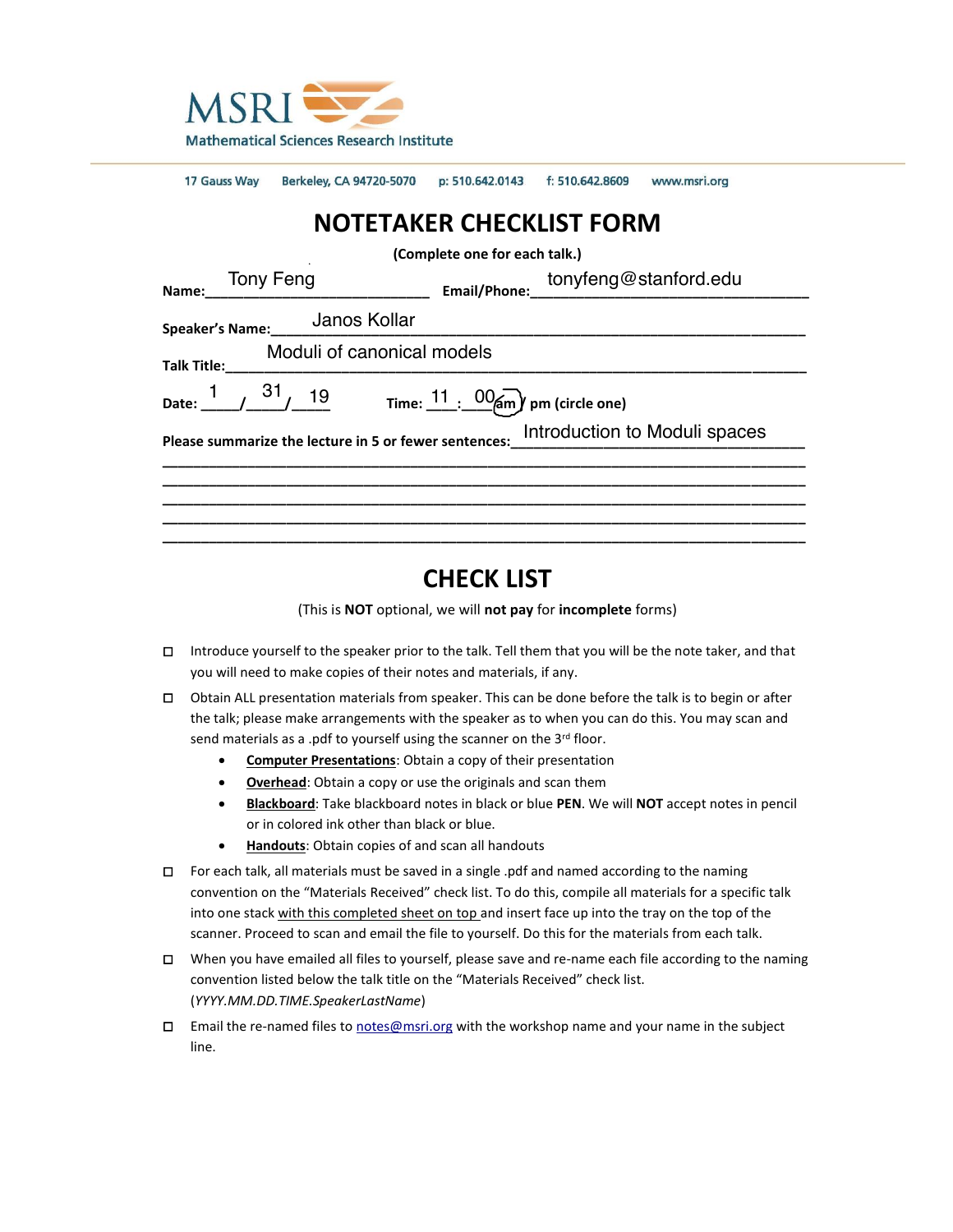# Moduli spaces of algebraic varieties I

## János Kollár

Princeton University

January, 2019

**HELMAN (E) (E) E MAN**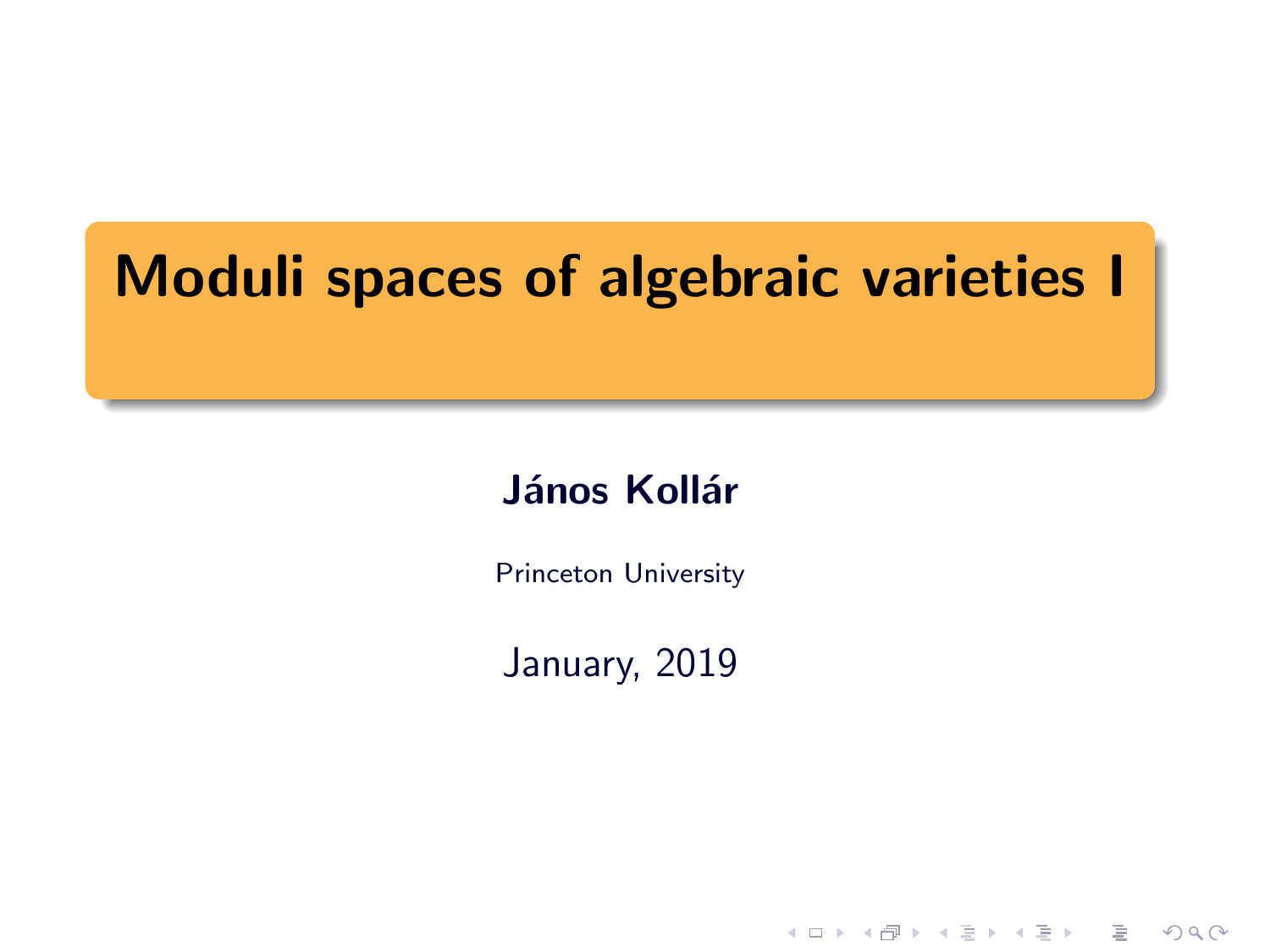#### Main question, old style

– Can we parametrize all varieties in a natural way?

#### Main questions, new style

– What is a "good family" of algebraic varieties? – Can we describe all "good families" in an "optimal" manner?

 $QQQ$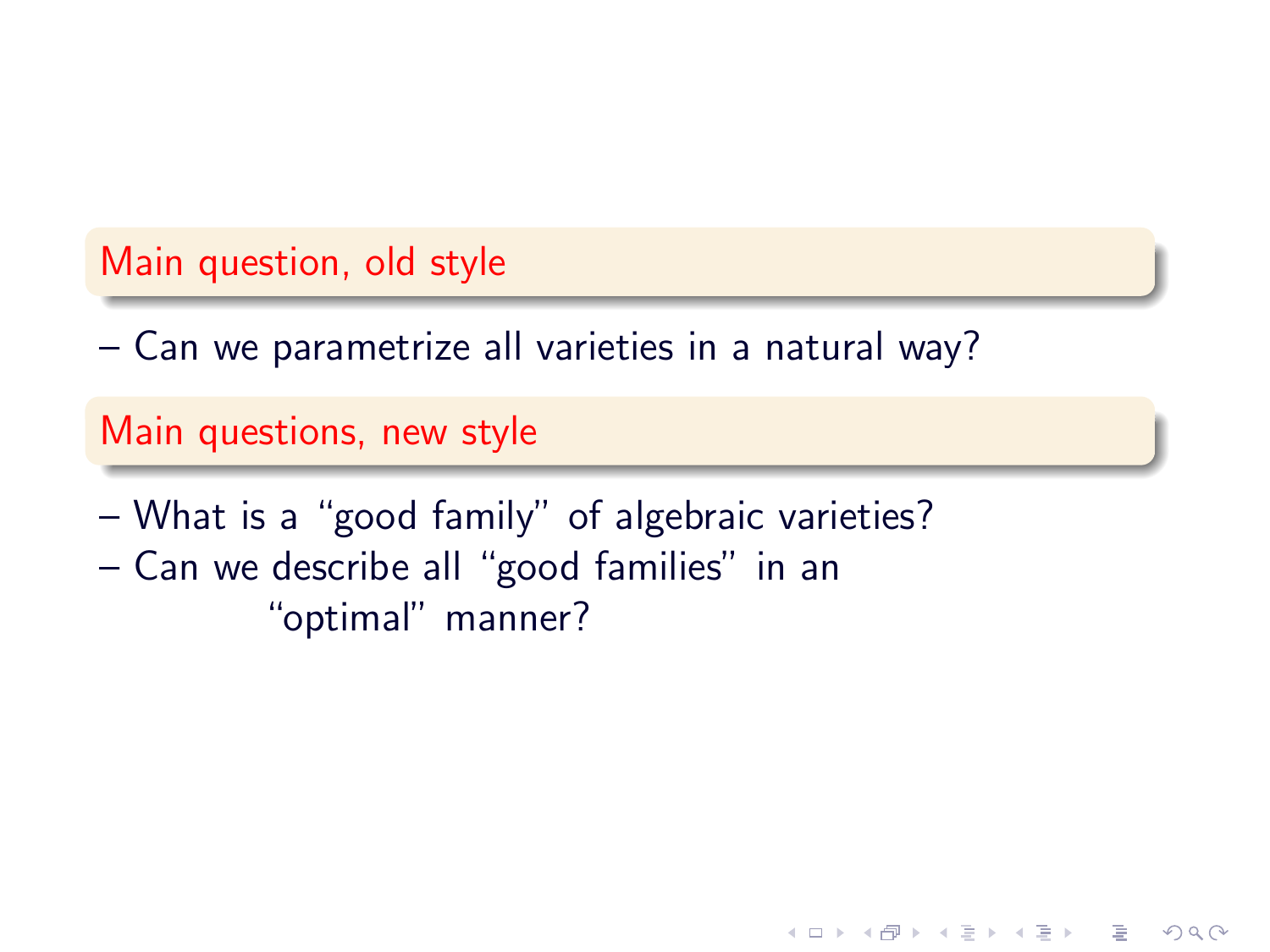## Moduli of curves, analytic theory I

Riemann (1857), Theorie der Abel'schen Funktionen Riemann surfaces of genus g depend on  $3g - 3$  parameters

Fricke–Klein (1897-1912), Vorlesungen über die Theorie der automorphen Funktionen, (1300 pp.)  $T_{g}$  exists and is contractible:  $T<sub>g</sub>$  discrete, cocompact representations  $\pi_1(C) \to \mathrm{PGL}_2(\mathbb{R}) = \mathrm{Aut}$  (unit disc), modulo conjugation

complex structure not natural, not considered much Siegel (1935), construction of  $A_{\epsilon}$  as analytic space very precise, modern feel, mostly arithmetic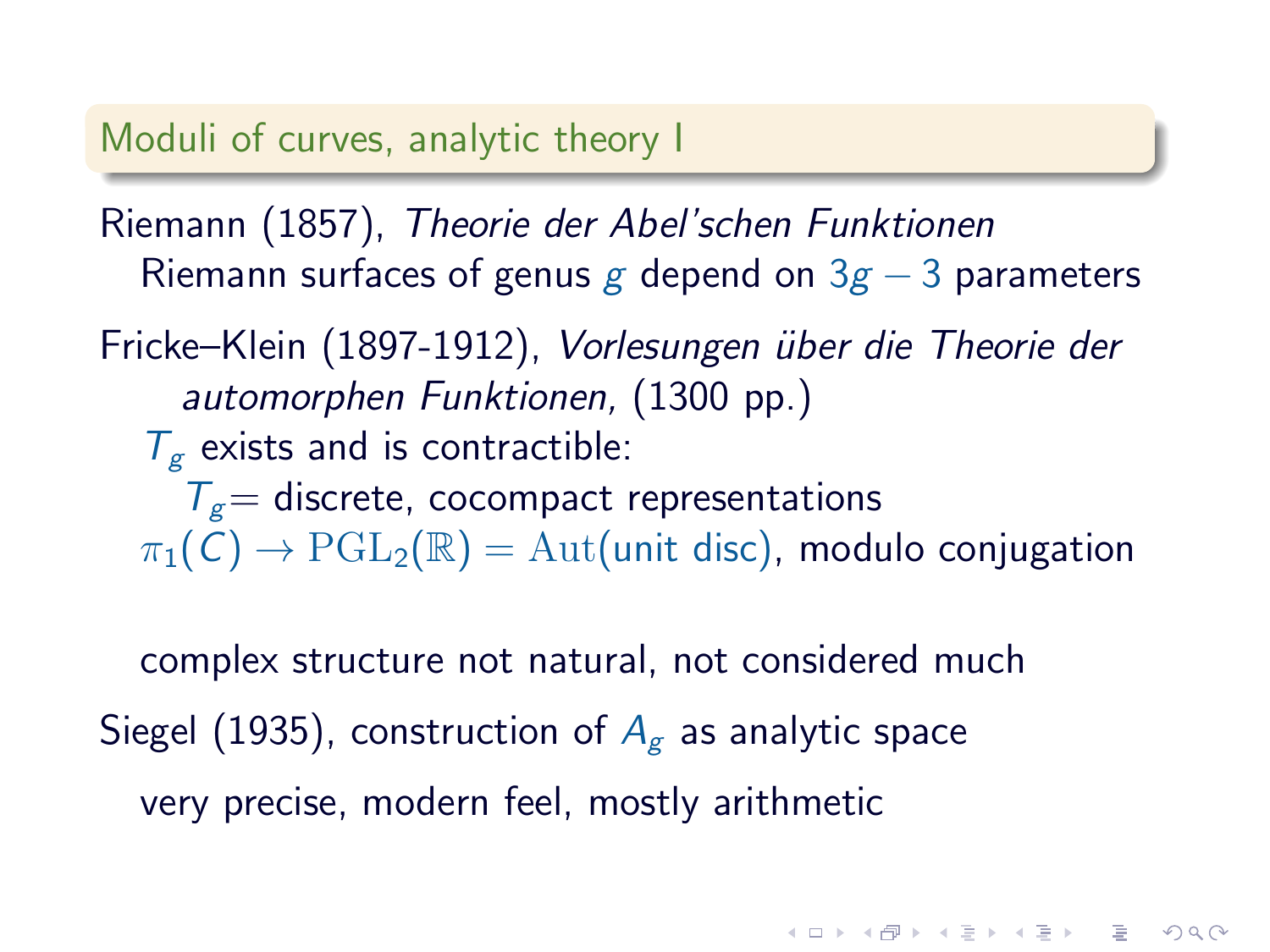Moduli of curves, analytic theory II

Teichmüller (1940–44), complete theory of  $T_{g}$ 

complex structure  $+$  functorial aspects

Weil (1958), Bourbaki seminar: "As for  $M<sub>g</sub>$  there is virtually no doubt that it can be provided with the structure of an algebraic variety"

Grothendieck (1960), Cartan Seminar,  $T_g$  represents a functor (based on Teichmüller?) projective families over analytic bases

worth reading: A'Campo-Ji-Papadopoulos: On the early history of moduli and Teichmüller spaces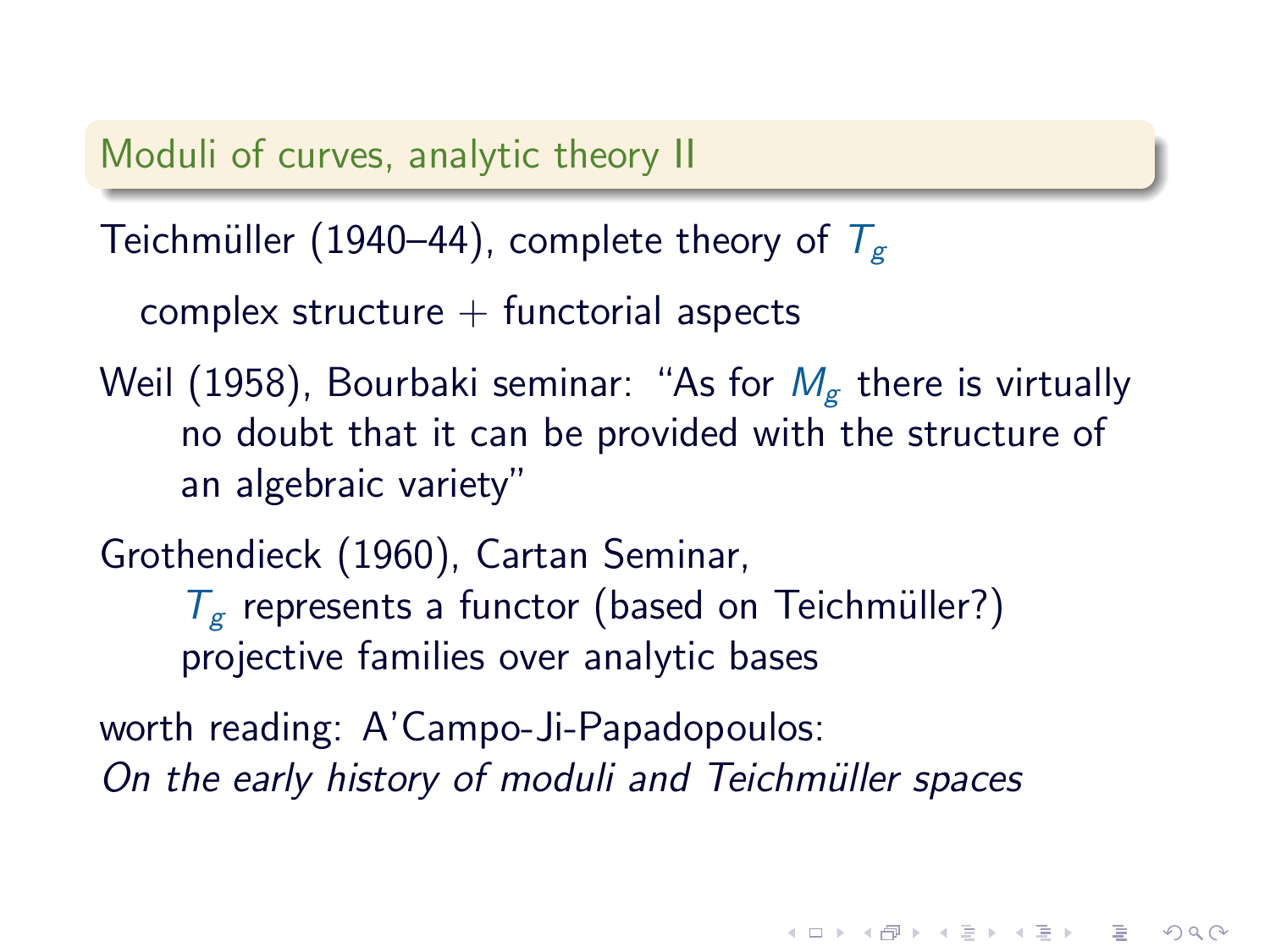#### Moduli of curves, algebraic theory I

## Cayley (1862), A new analytic representation of curves in space, Constructs moduli of space curves.  $C \mapsto$  (all lines meeting C) General theory: van der Waerden, Chow, Hodge-Pedoe Hilbert (1890), Uber die Theorie der algebraischen Formen, finite generation of rings of invariants ("Theologie" according to Gordan) BUT: nobody seems to have taken its Proj Hurwitz (1891), Uber Riemann'sche Flächen mit gegebenen Verzweigungspunkten,  $M_{\rm g}$  is irreducible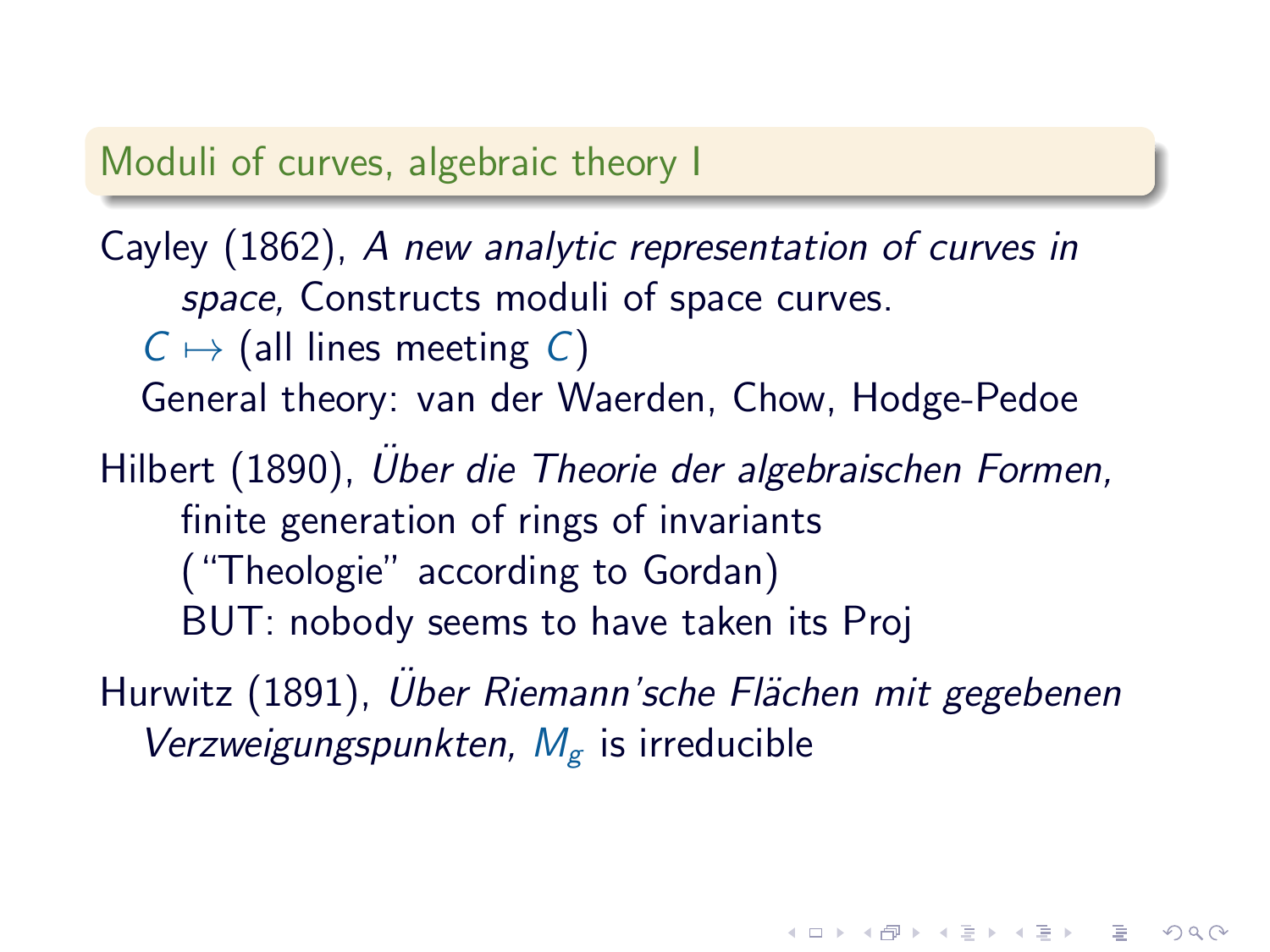#### Moduli of curves, algebraic theory II

Severi (1915), Sulla classificazione delle curve algebriche e sul teorema d'esistenza di Riemann,  $M_{\rm g}$  unirational for  $g < 10$ existence? not clear what he thinks uses the word "Mannigfaltigkeiten" (after Riemann) not "varietà" Claim: there is a family over a rational variety that gives almost all curves of a fixed genus.

Weil, Matsusaka (1946–56) field of definition/field of moduli

 $M_{\varepsilon}$ ,  $A_{\varepsilon}$  should be defined over  $\mathbb{Z}$ , so  $k_C :=$  residue field of  $[C] \in M_{\varphi}$ . Aim: finding  $k_C$  from C (without knowing  $M_g$ ).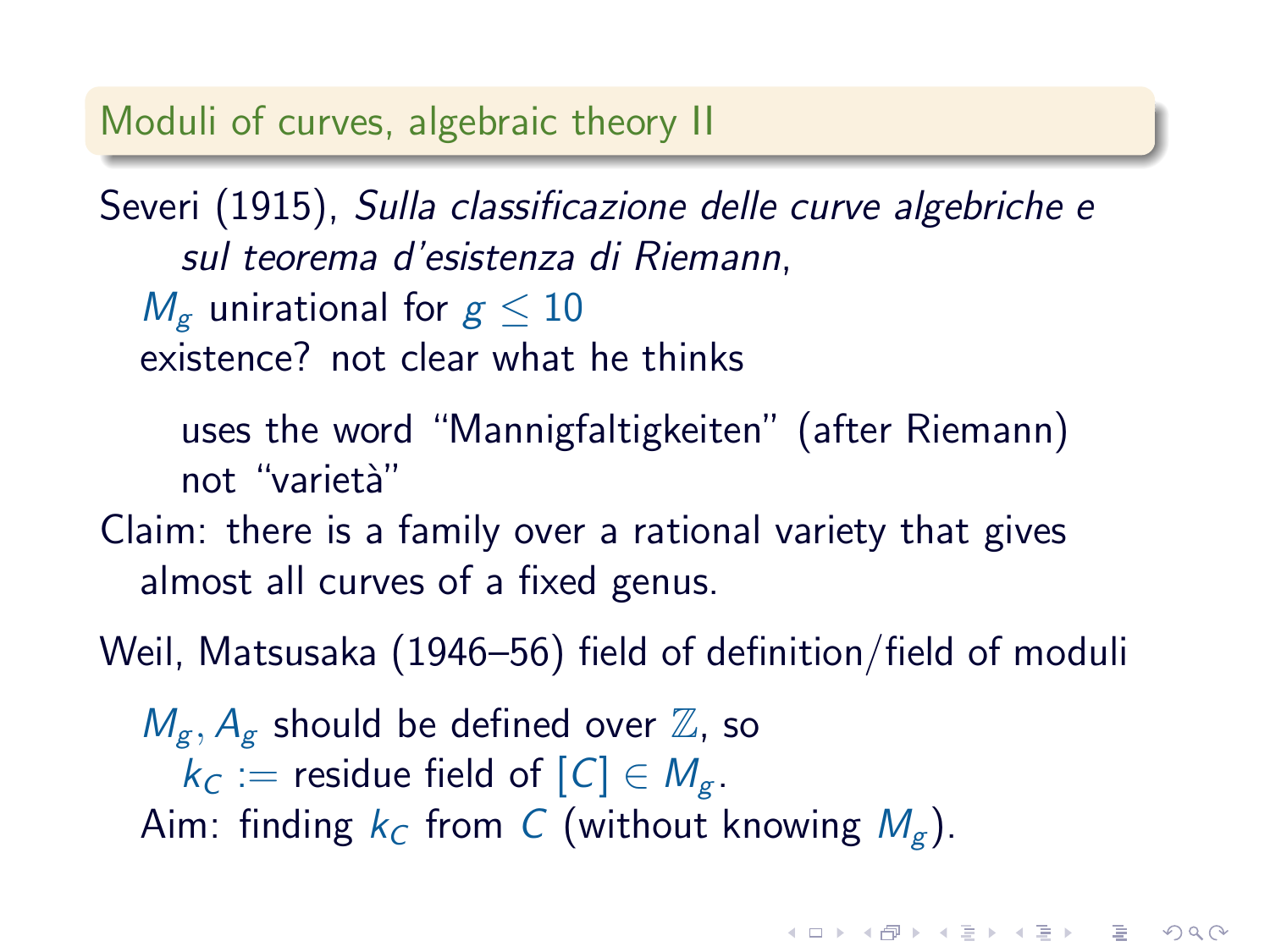Moduli of curves, algebraic theory II

Satake (1956-60), Baily-Borel (1966), Compactifying  $A_{\sigma}$ , not yet as a moduli space: points at infinity are lower dimensional Abelian varieties may have been a serious stumbling block solved by V. Alexeev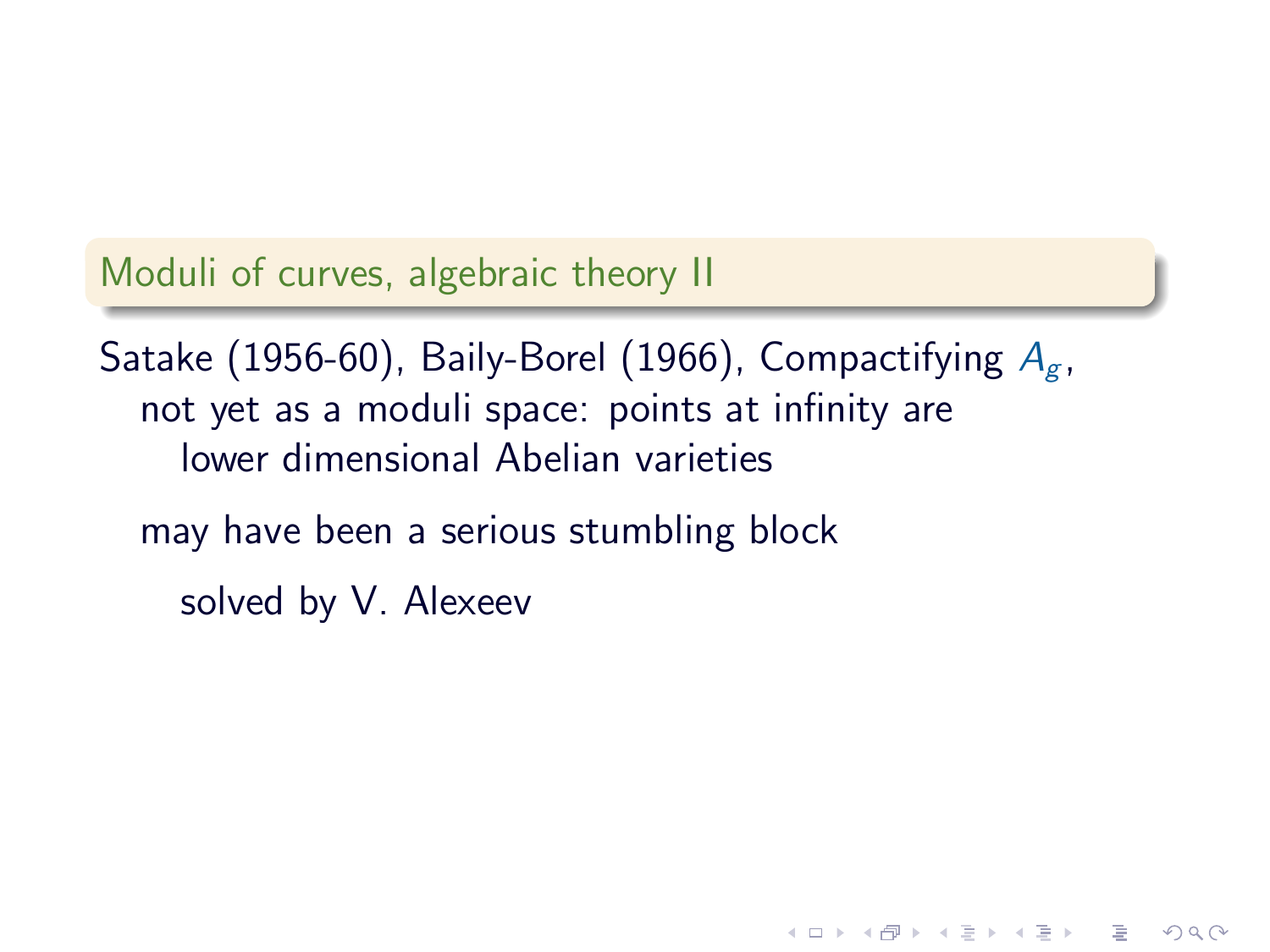#### Example – Hypersurfaces

- $-X_d \subset \mathbb{P}^n$  of degree d. – Equation:  $\sum_I a_I x^I = 0$  where  $I = (i_0, \ldots, i_n)$  and  $i_0 + \cdots + i_n = d$ .
- **Classical claim.** All degree  $d$  hypersurfaces in  $\mathbb{P}^n$ "naturally" form a projective space  $\mathbb{P}^N$  where  $N = \binom{n+d}{n}$  $\binom{+d}{n} - 1$ :

$$
X_d = \left(\sum_{l} a_l x^l = 0\right) \; \leftrightarrow \; \{a_l\}.
$$

- works over any field
- counts multiplicities
- similar: hypersurface sections of any  $Y^n \subset \mathbb{P}^M$ .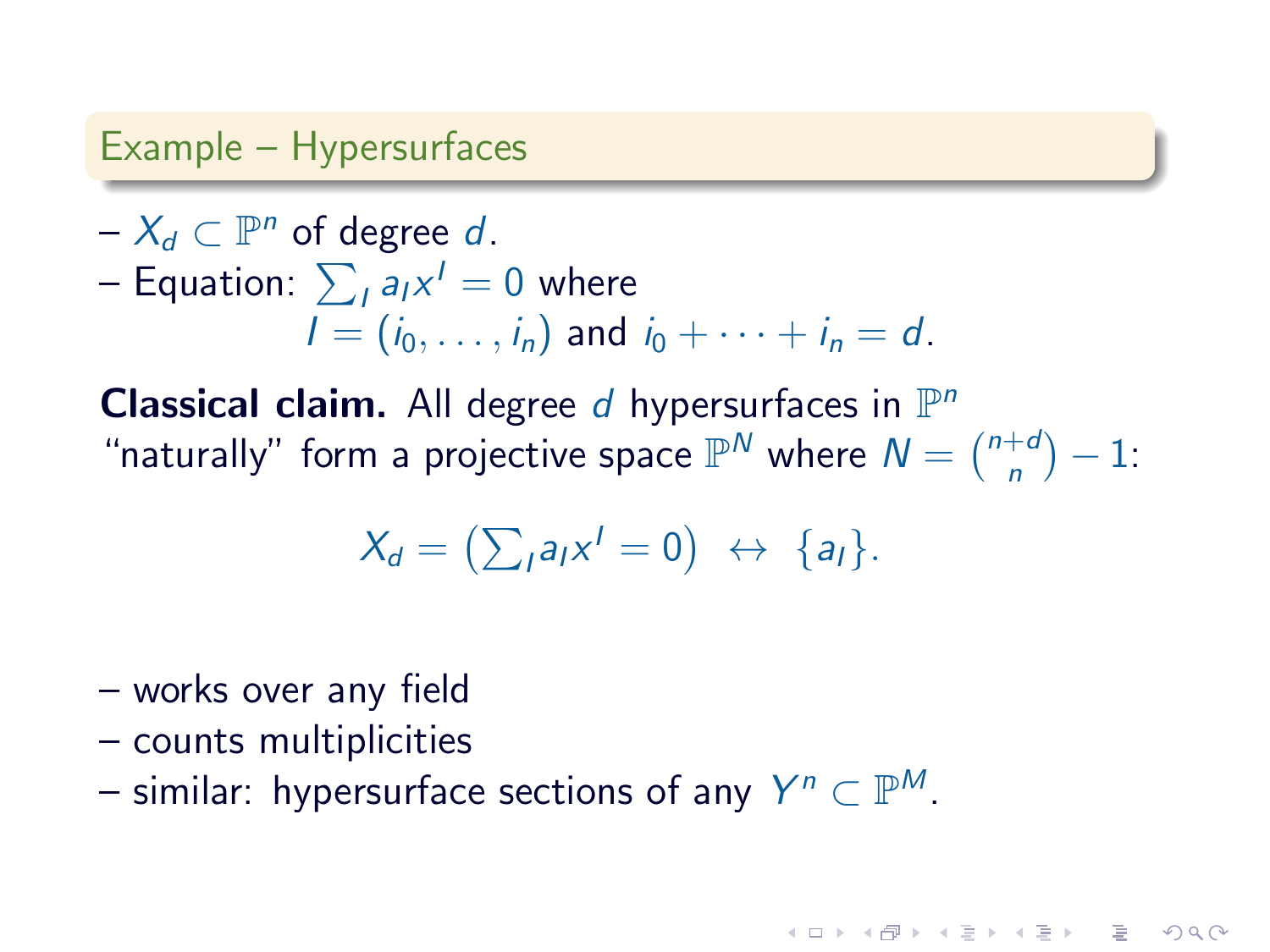#### Hypersurfaces with coordinate changes

**Claim.** Let  $X_i \subset \mathbb{P}^n$  be hypersurfaces and  $\phi : X_1 \cong X_2$  and isomorphism. Then  $\phi$  extends to a linear coordinate change  $\Phi: \mathbb{P}^n \cong \mathbb{P}^n$ , except possibly in the following cases  $- n = 1$ 

- $n = 2$  and deg  $X_i \leq 3$  (Castelnuovo, Serrano)
- $n = 3$  and deg  $X_i = 4$  (needs Lefschetz)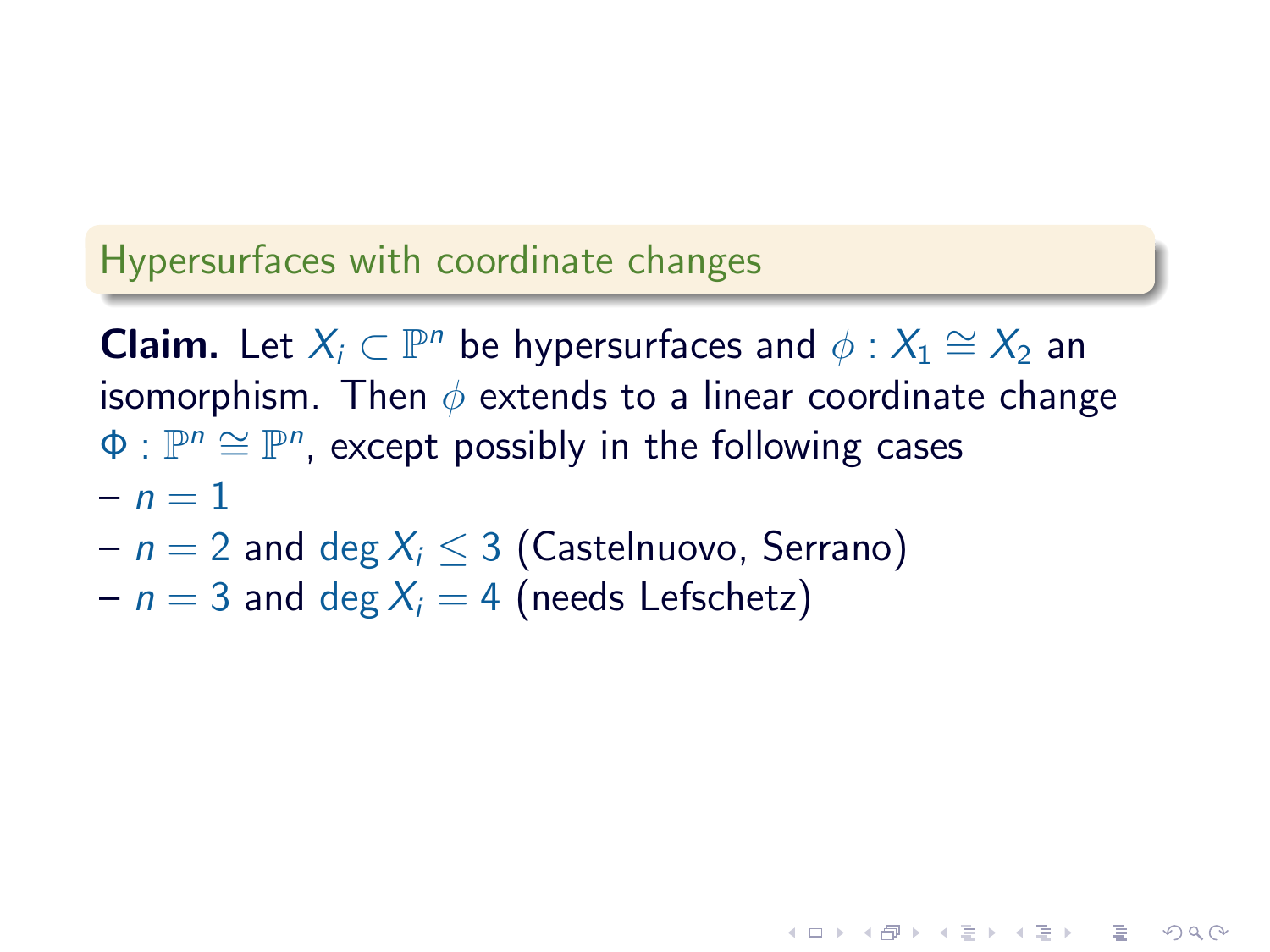#### Determinantal examples

 $W \subset \mathbf{P}_{x}^{n} \times \mathbf{P}_{y}^{n}$ : intersection of  $n+1$  bidegree  $(1,1)$ :  $\sum_{ijk} a_{ij}^k x_i y_j = 0.$ 

Projections:  $W_{x}=\left(\det(\sum_{i}a_{ij}^{k}x_{i})=0\right)\subset\mathbf{P}_{x}^{n}$  and  $W_y = (\det(\sum_j a_{ij}^k y_j) = 0) \subset \mathbf{P}_y^n$ .

Oguiso: For  $n = 3$  we get smooth degree 4 surfaces, that are not even Cremona equivalent.

**KOR SO KEY (E) E VAN**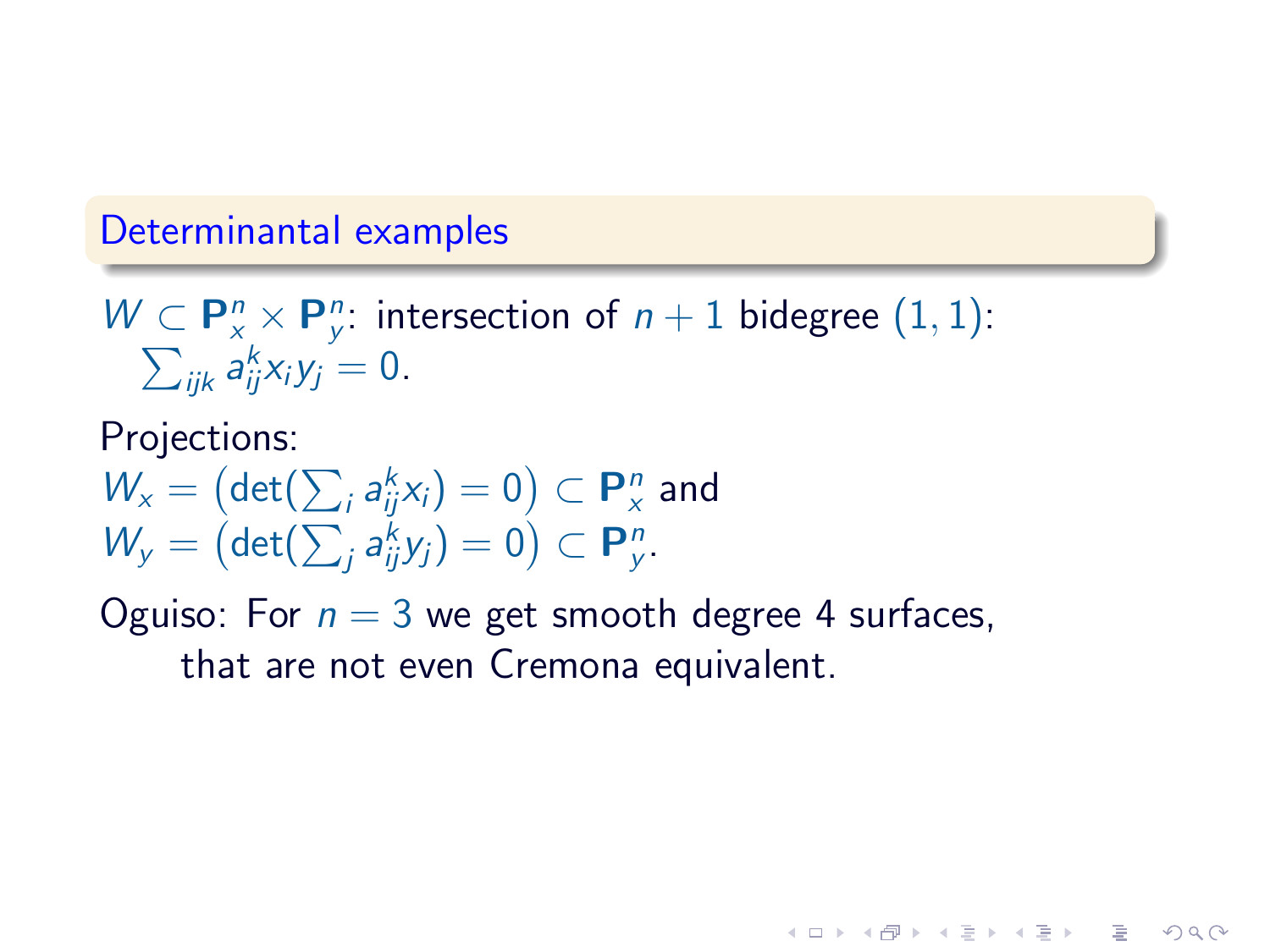One should study:

 $\text{Hyp}_{d,n} := \{ \text{Hypersurfaces of degree } d \text{ in } \mathbb{P}^n \} / \text{PGL}_{n+1}.$ 

 $\mathrm{Hyp}_{\bm{d},n}$  is a horrible space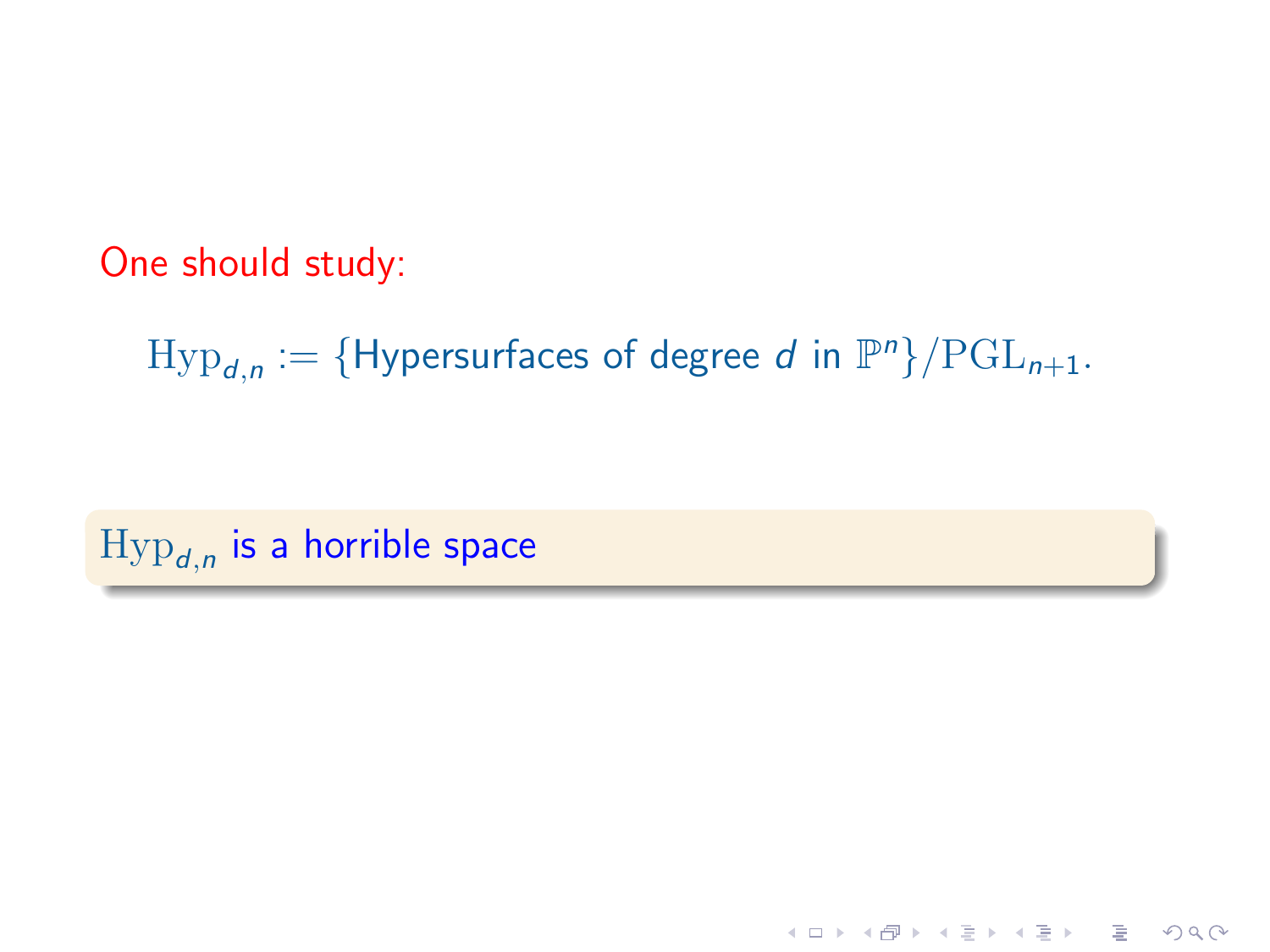\n
$$
\begin{aligned}\n &\text{Closure of a subset } U \subset \text{Hyp}_{d,n}: \\
&\text{given } X_t := \left( F(x_0, \ldots, x_n; t) = 0 \right), \\
&\text{if } [X_t] \in U \text{ for } t \neq 0 \text{ then } [X_0] \in \overline{U}.\n \end{aligned}
$$
\n

\n\n
$$
\begin{aligned}\n &\text{Fix } X := F(x_0, \ldots, x_n) \text{ and let} \\
&\text{Fix } X_t := F(x_0, \ldots, x_r, tx_{r+1}, \ldots, tx_n).\n \end{aligned}
$$
\n

\n\n
$$
\begin{aligned}\n &\text{For } t \neq 0 \text{ and} \\
&\text{For } t \neq 0 \text{ and} \\
&\text{For } X_0 = F(x_0, \ldots, x_r, 0, \ldots, 0).\n \end{aligned}
$$
\n

**Corollary.**  $[(x_0^d = 0)]$  is the only closed point of  $Hyp_{d,n}$ .

**KEIK K@IK KEIK KEIK TEIK YOU(M)**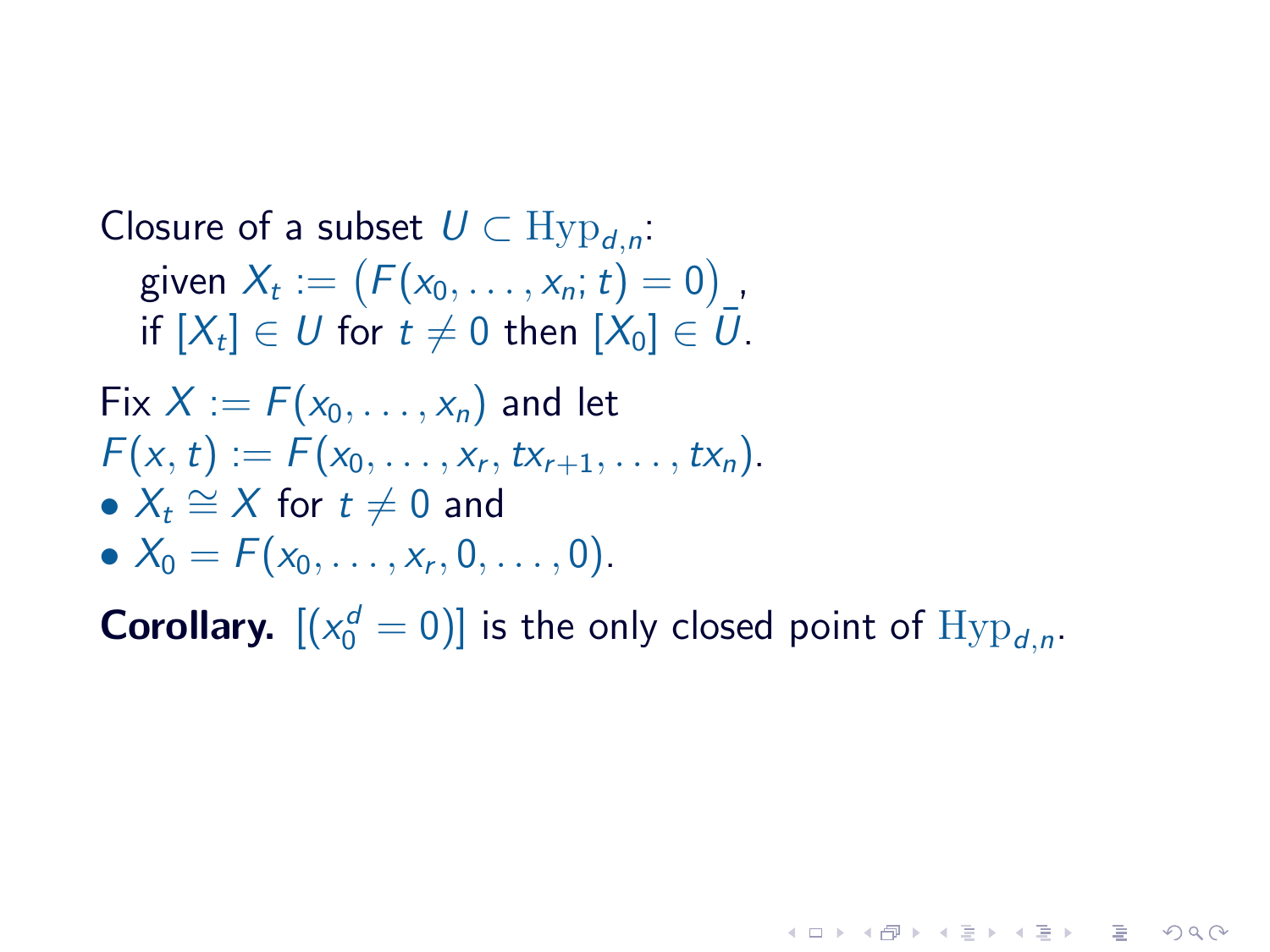### Trying to fix it

• Hyp $_{d,n}^{\text{reduced}}$ 

only closed points are  $[F(x_0, x_1, 0, \ldots, 0) = 0]$ .

• Hyp $_{d,n}^{\text{normal}}$ 

only closed points are  $[F(x_0, x_1, x_2, 0, \ldots, 0) = 0]$ .

these are: cones with large singular set.

- $\text{Hyp}_{d,n}^{\text{isolated,non-cone}}$  example:  $X_t := (x_0^{d/2} + t^{d/2} x_1^{d/2})$  $(x_1^{d/2})x_1^{d/2} + x_2^{d} + \cdots x_n^{d}$
- $-X_t \cong X_1$  if  $t \neq 0$  (apply  $(x_0, x_1) \mapsto (tx_0, t^{-1}x_1)$ )

1 isolated singularity

 $-\chi_0$ : 2 isolated singularities of multiplicity  $d/2$ .

**INDIANAL ARABA E VOOR**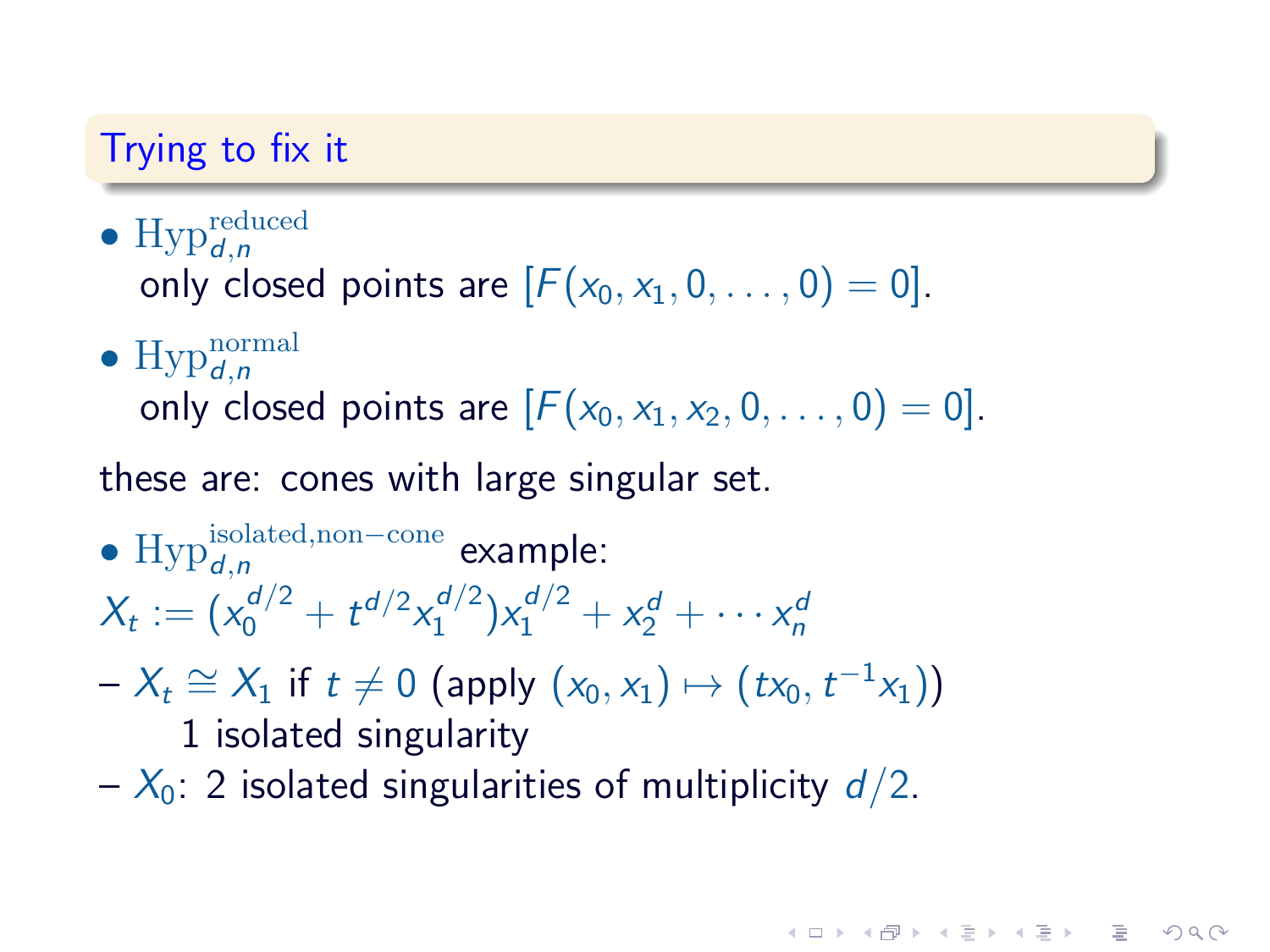#### Mori example

## Consider deg  $G(x) = d$ , deg  $F(x) = de$ , deg  $z = d$  and

$$
X_t := (z^e - F(x) = G(x) - tz = 0).
$$

• for  $t \neq 0$ :  $X_t$  smooth hypersurface of degree de

$$
X_t := (G^e(x) - t^e F(x) = 0).
$$

• for  $t = 0$ :  $X_0$  is not a hypersurface but a degree e cover of  $(G(x) = 0)$ ramified along  $(F(x) = 0)$ .

**Question.** Any prime degree examples for  $dim > 3$ ? Ottem-Schreieder: no for degrees 5 and 7.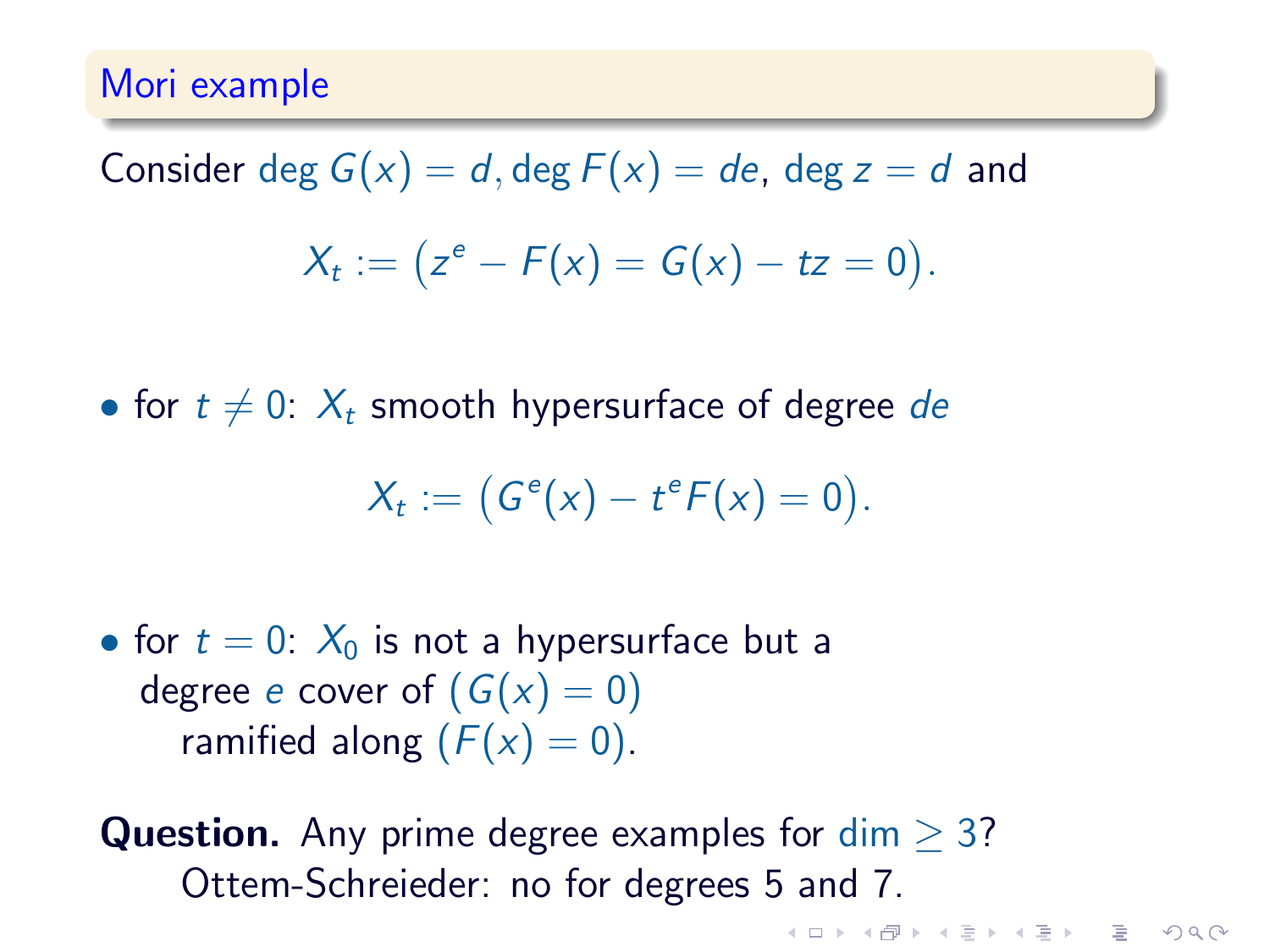#### Enter Mumford

"When [Zariski] spoke the words algebraic variety, there was a certain resonance in his voice that said distinctly that he was looking into a secret garden. I immediately wanted to be able to do this too ... Especially, I became obsessed with a kind of passion flower in this garden, the moduli spaces of Riemann."

Nomen est omen

Providential notation:  $M_{\sigma}$  short for Mumford<sub> $\sigma$ </sub>

Structure: DM-stack David Mumford-stack<sup>∗</sup>

∗ apologies to Deligne

 $QQQ$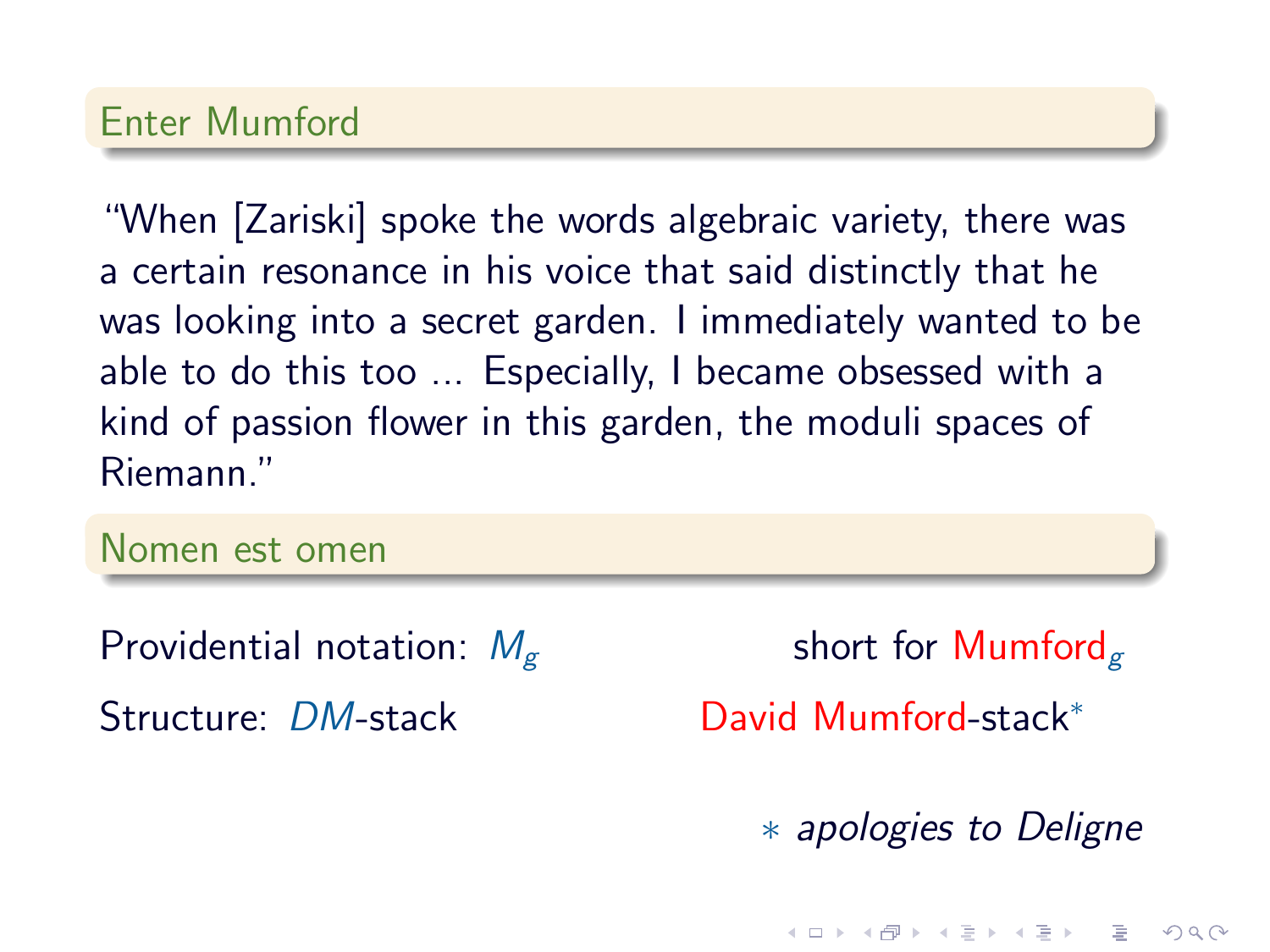#### Mumford's main ideas

### Geometric invariant theory

- Construction of  $M_g$ : Take 5-canonical embedding  $C \rightarrow \mathbb{P}^{9g-10}$  and then quotient by  $\mathsf{PGL}_{9g-9}.$
- Stable curves (with Deligne) Compactifying by stable curves gives a very nice  $\bar{M}_{g}$ .

**KOD RED RED CHARGE** 

Cohomology of  $M_g$ : This is a non-linear analog of Grassmannians. So  $H^*(M_\infty, \mathbb{Z})$  governs many enumerative questions.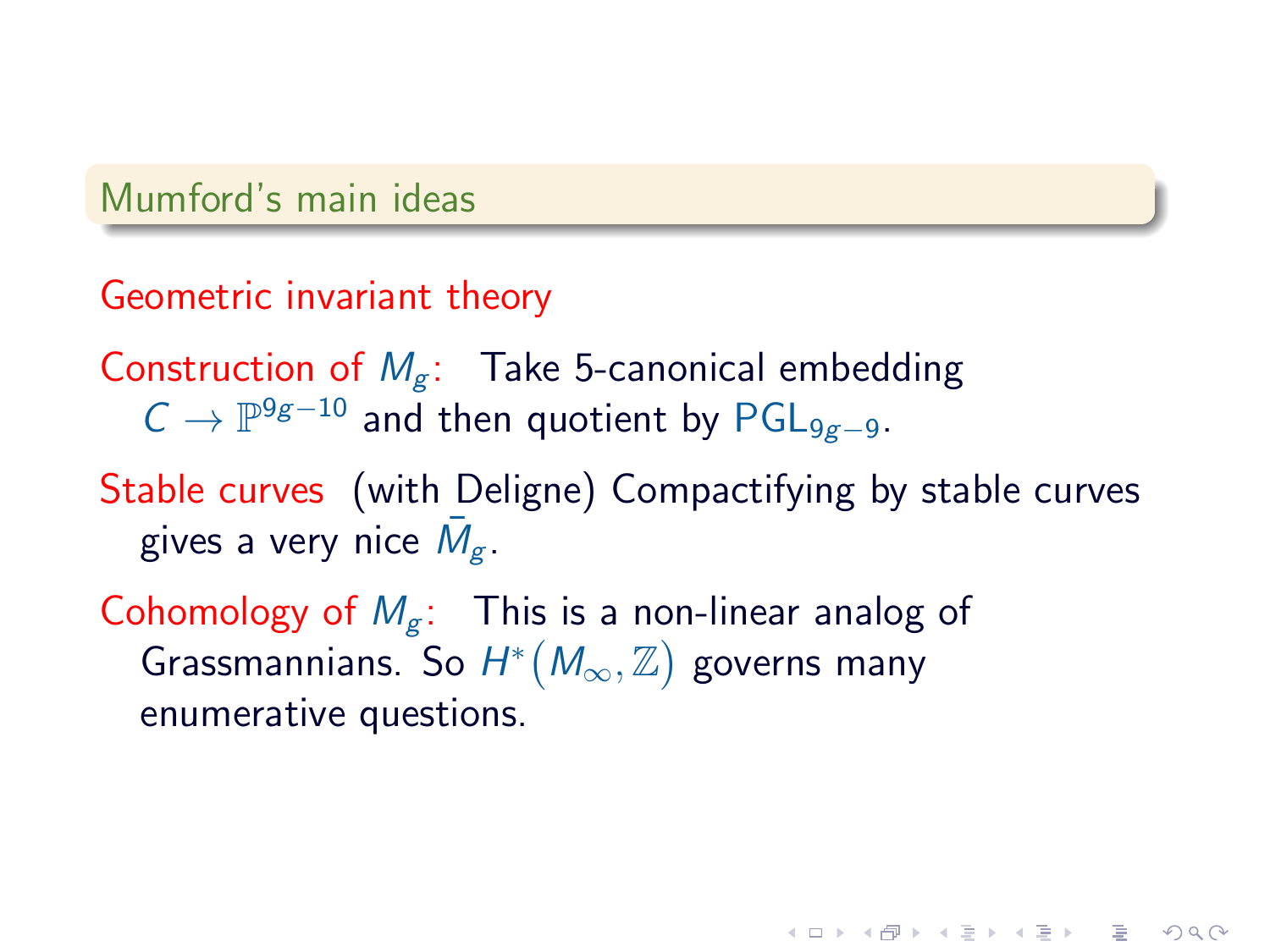### Geometric Invariant Theory of Hypersurfaces

There is a notion of stability.

- $\text{Hyp}_{d,n}^{\text{stable}}$  is as nice as possible: noncompact, nearly smooth algebraic variety, and
- $Hyp_{d,n}^{\text{semistable}}$  is less nice but compact algebraic variety.

Good property: smooth  $\Rightarrow$  stable.

Bad properties:

– no idea what else is stable if  $d \geq 4$ 

**KOD RED RED CHARGE** 

– semi-stable points correspond to many different hypersurfaces.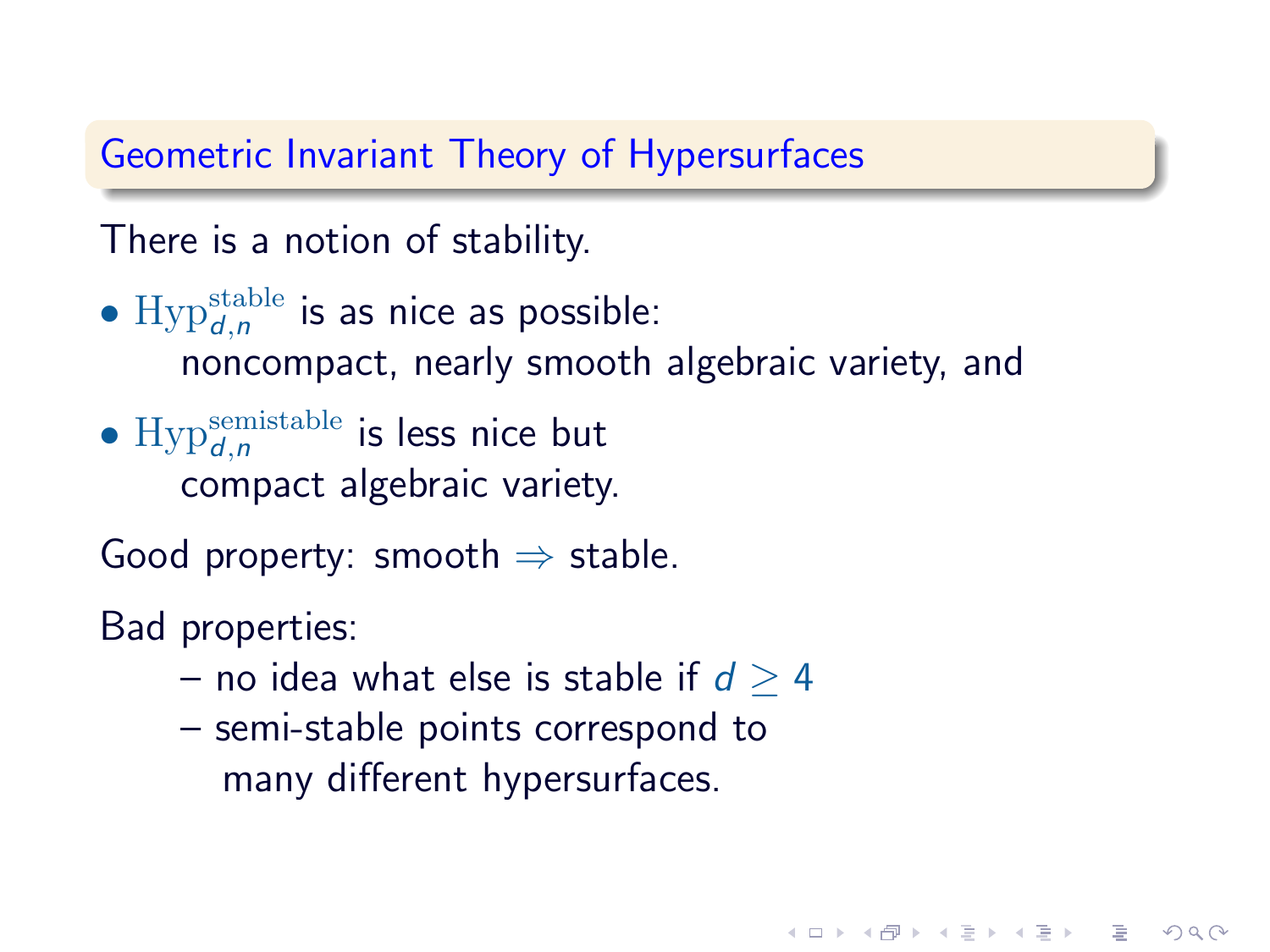#### Genus 2 curves or  $Hyp_{6,1}$

- C: smooth, projective curve of genus 2
- C: smooth, compact Riemann surface of genus 2

**Structure theorem.** There is a unique  $\tau : C \to \mathbb{P}^1$  of degree 2 ramified at 6 points.

Affine equation:  $z^2=f_6(x)$  (no multiple roots)

**Corollary.**  $M_2$ , the set/space of all smooth, projective curves of genus 2 is

**KOR SO KEY (E) E VAN** 

- $\{6$  points in  $\mathbb{P}^1\}/\mathrm{PGL}_2$ , equivalently
- $\left({\rm Sym}^6{\mathbb{P}}^1 \setminus \text{diagonals}\right)/{\rm PGL}_2.$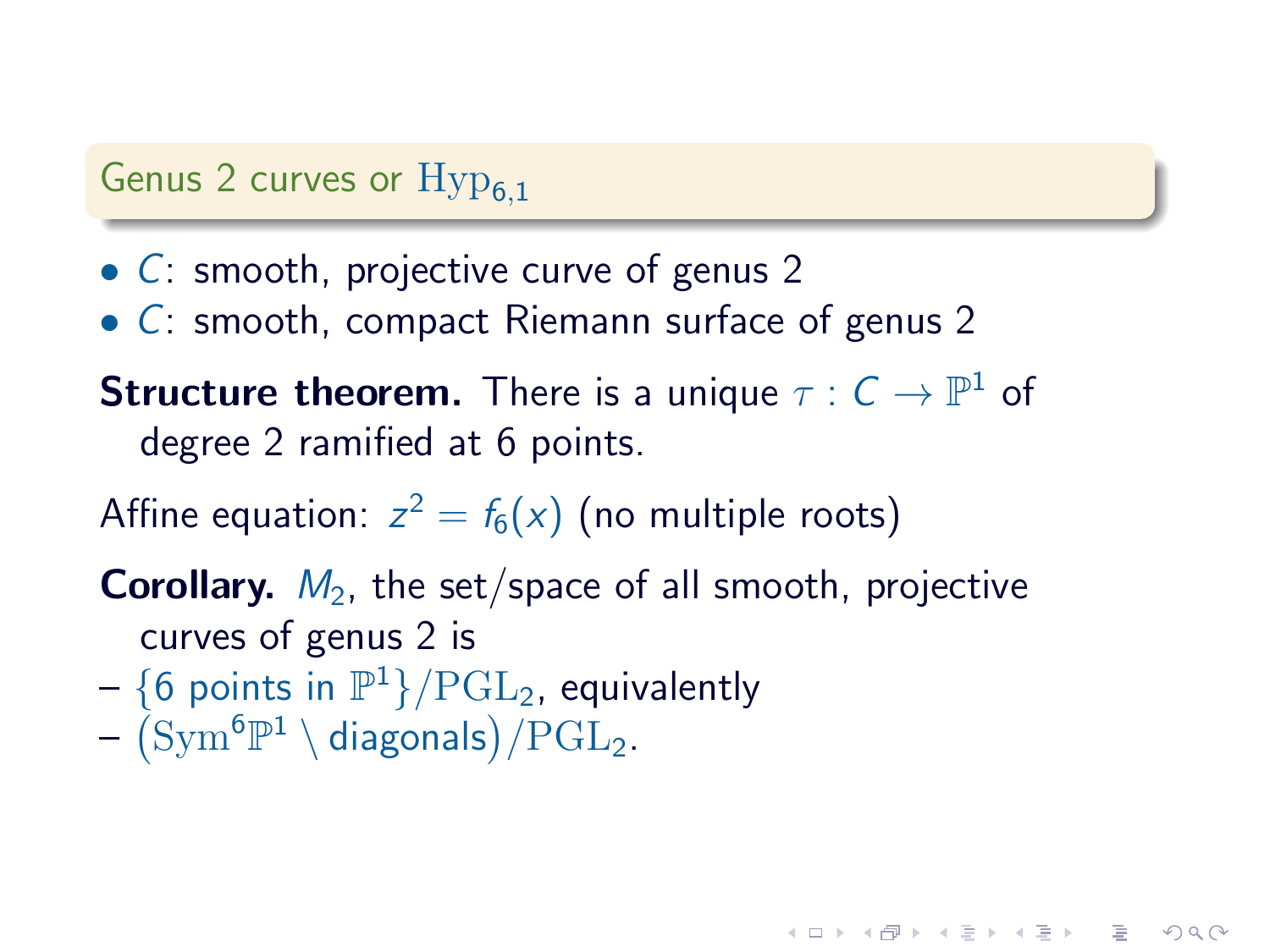### Compactifying  $M<sub>2</sub>$

Typical example: 4-fold root for  $t = 0$ :  $f_6(x; y, t) = (x - ta_1y) \cdots (x - ta_4y)(x - a_5y)(x - a_6y)$ Coordinate change  $x = tx', y = y'$  and dividing by  $t^4$ :  $\big( {\sf x}' - {\sf a}_1 {\sf y}' \big) \cdots \big( {\sf x}' - {\sf a}_4 {\sf y}' \big) \big( t {\sf x}' - {\sf a}_5 {\sf y}' \big) \big( t {\sf x}' - {\sf a}_6 {\sf y}' \big)$ which has ony 2-fold root.

**Lemma.** Same trick achieves: at most triple root at  $t = 0$ . **Triple root case:**  $x^3(x - a_4y)(x - a_5y)(x - a_6y)$ .  $x = tx', y = y'$  and dividing by  $t^3 a_4 a_5 a_6$  we get  $(x')^{3}(\frac{t}{2})$  $(\frac{t}{a_4}x'-y')(\frac{t}{a_5}x'-y')(\frac{t}{a_6}x'-y')$ . For  $t = 0$  this becomes  $(x')^{3}(y')^{3}$ : two triple roots.

**INDIANAL ARABA E VOOR**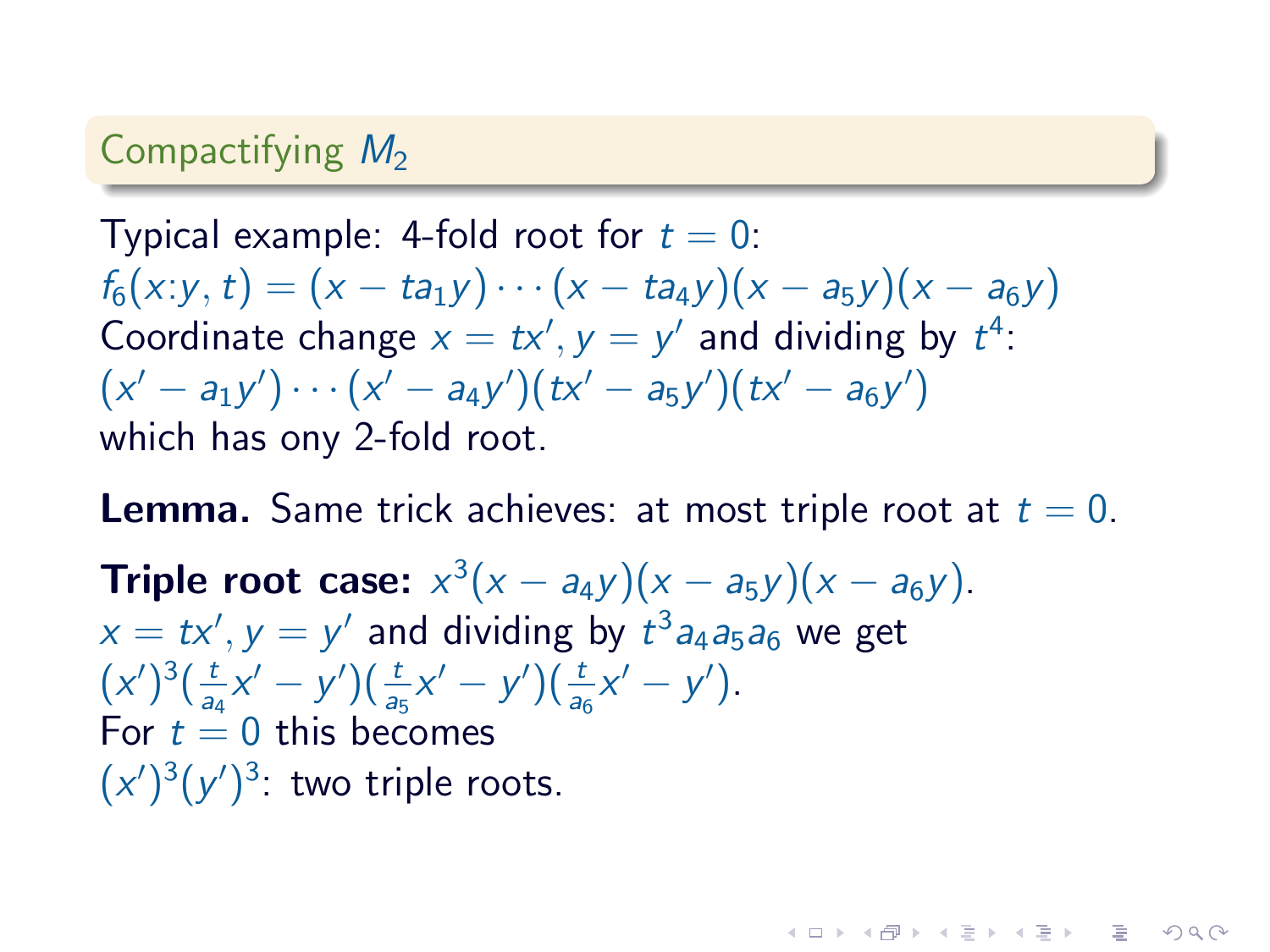## GIT compactification  $\bar{M}_2^{\text{GIT}}$

Points correspond to:

- •: two triple roots (unique point) and
- at most double roots.

Corresponding curves:

- •:  $z^2 = x^3(x-1)^3$  rational with 2 cusps.
- •: at most double roots  $z^2 = f_6(x)$ . Irreducible with at most nodes, except:
- $z^2 = x^2(x-1)^2(x+1)^2$ . Contract one of the components: rational with 1 triple point like the 3 coordinate axes.

End of old style story.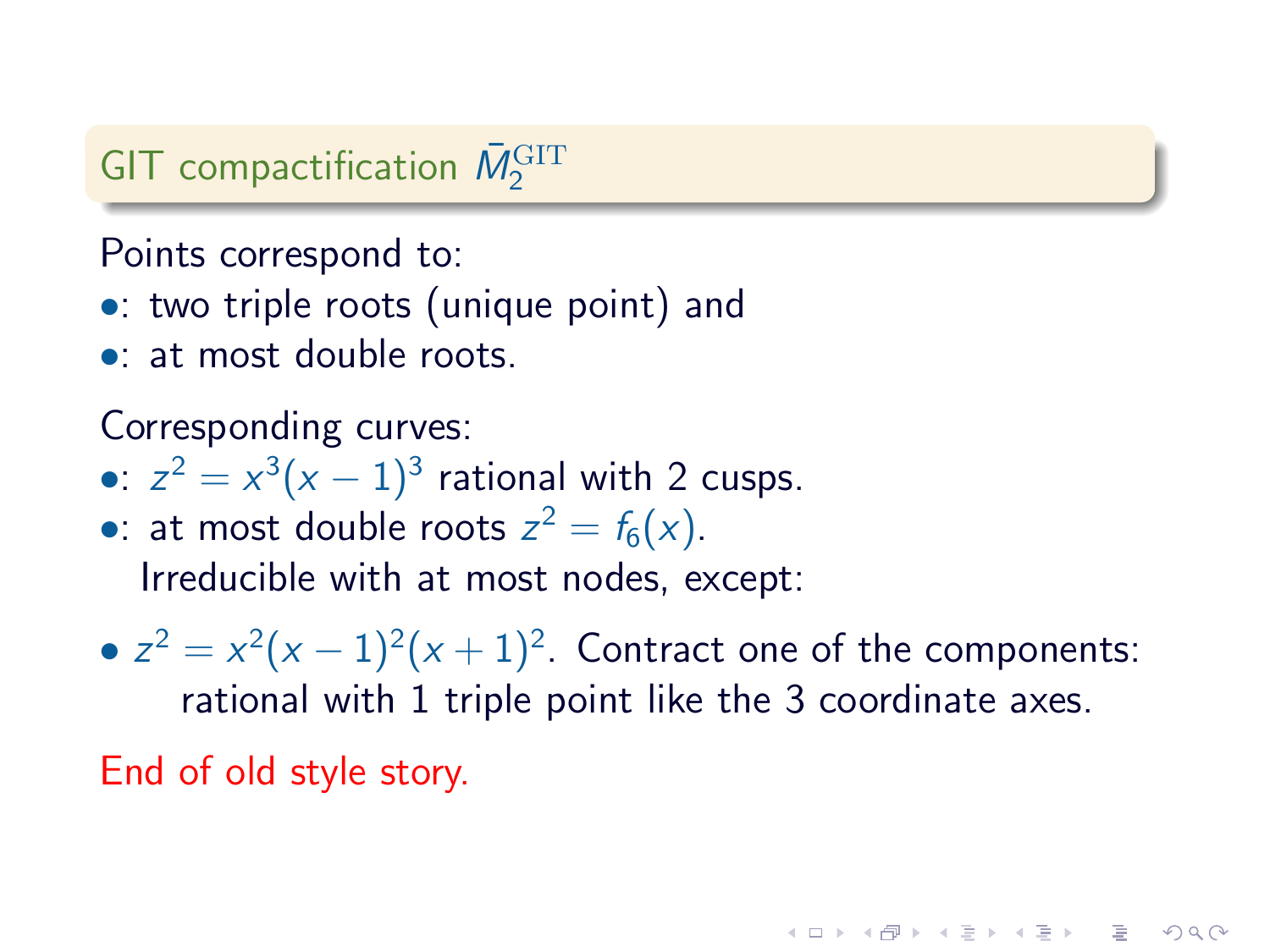## $\bar{M}_2^{\rm GIT}$  is an unpleasant compactification.

- Stacky problem at  $z^2 = x^2(x-1)^2(x+1)^2$ .
- Local universal families:
- At 2 cusp point  $z^2 = x^3 (x-1)^3$ , deformations are

**KOR SO KEY (E) E VAN** 

 $z^2 = (x^3 + ux + v)((x - 1)^3 + s(x - 1) + t).$ 

Problem:  $(u = v = 0)$  or  $(s = t = 0)$  define disallowed curves.